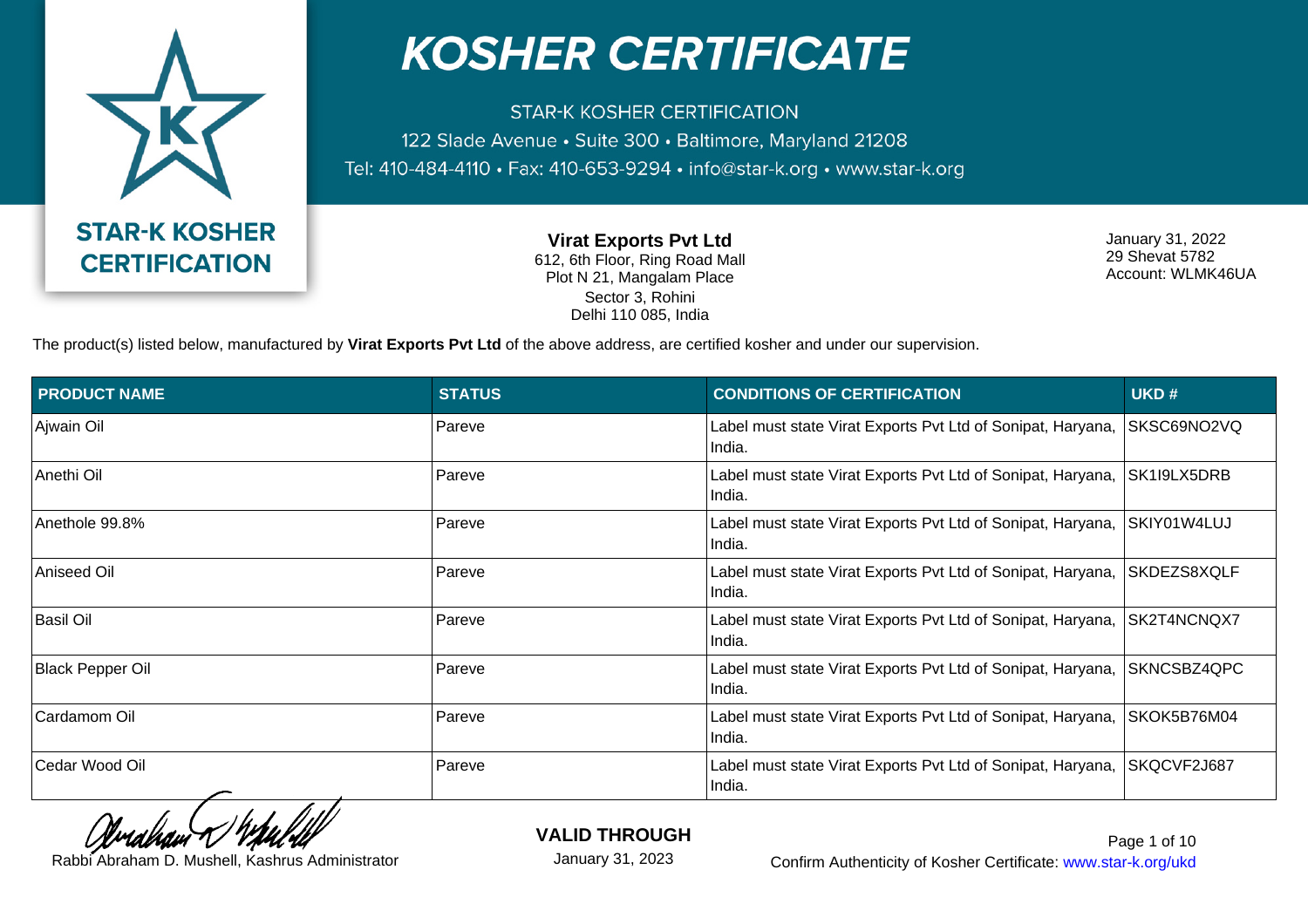

**STAR-K KOSHER CERTIFICATION** 122 Slade Avenue · Suite 300 · Baltimore, Maryland 21208 Tel: 410-484-4110 · Fax: 410-653-9294 · info@star-k.org · www.star-k.org

> **Virat Exports Pvt Ltd** 612, 6th Floor, Ring Road Mall Plot N 21, Mangalam Place Sector 3, Rohini Delhi 110 085, India

January 31, 2022 29 Shevat 5782 Account: WLMK46UA

The product(s) listed below, manufactured by **Virat Exports Pvt Ltd** of the above address, are certified kosher and under our supervision.

| <b>PRODUCT NAME</b> | <b>STATUS</b> | <b>CONDITIONS OF CERTIFICATION</b>                                    | UKD#        |
|---------------------|---------------|-----------------------------------------------------------------------|-------------|
| Celery Seed Oil     | Pareve        | Label must state Virat Exports Pvt Ltd of Sonipat, Haryana,<br>India. | SK69PQHMGYE |
| <b>Citronellol</b>  | Pareve        | Label must state Virat Exports Pvt Ltd of Sonipat, Haryana,<br>India. | SKMFS7DPWSO |
| Davana Oil          | Pareve        | Label must state Virat Exports Pvt Ltd of Sonipat, Haryana,<br>India. | SKC6Z9Y7ZK1 |
| D-Carvone 99%       | Pareve        | Label must state Virat Exports Pvt Ltd of Sonipat, Haryana,<br>India. | SKE8VR65GS3 |
| Dill Seed Oil       | Pareve        | Label must state Virat Exports Pvt Ltd of Sonipat, Haryana,<br>India. | SKFCC5618G3 |
| DL-Menthol          | Pareve        | Label must state Virat Exports Pvt Ltd of Sonipat, Haryana,<br>India. | SK22YWY2QI3 |
| DL-Menthone         | Pareve        | Label must state Virat Exports Pvt Ltd of Sonipat, Haryana,<br>India. | SKSGZFT4F4Y |
| Gamma Terpinene     | Pareve        | Label must state Virat Exports Pvt Ltd of Sonipat, Haryana,<br>India. | SKUU0F4AY6I |

**VALID THROUGH**

January 31, 2023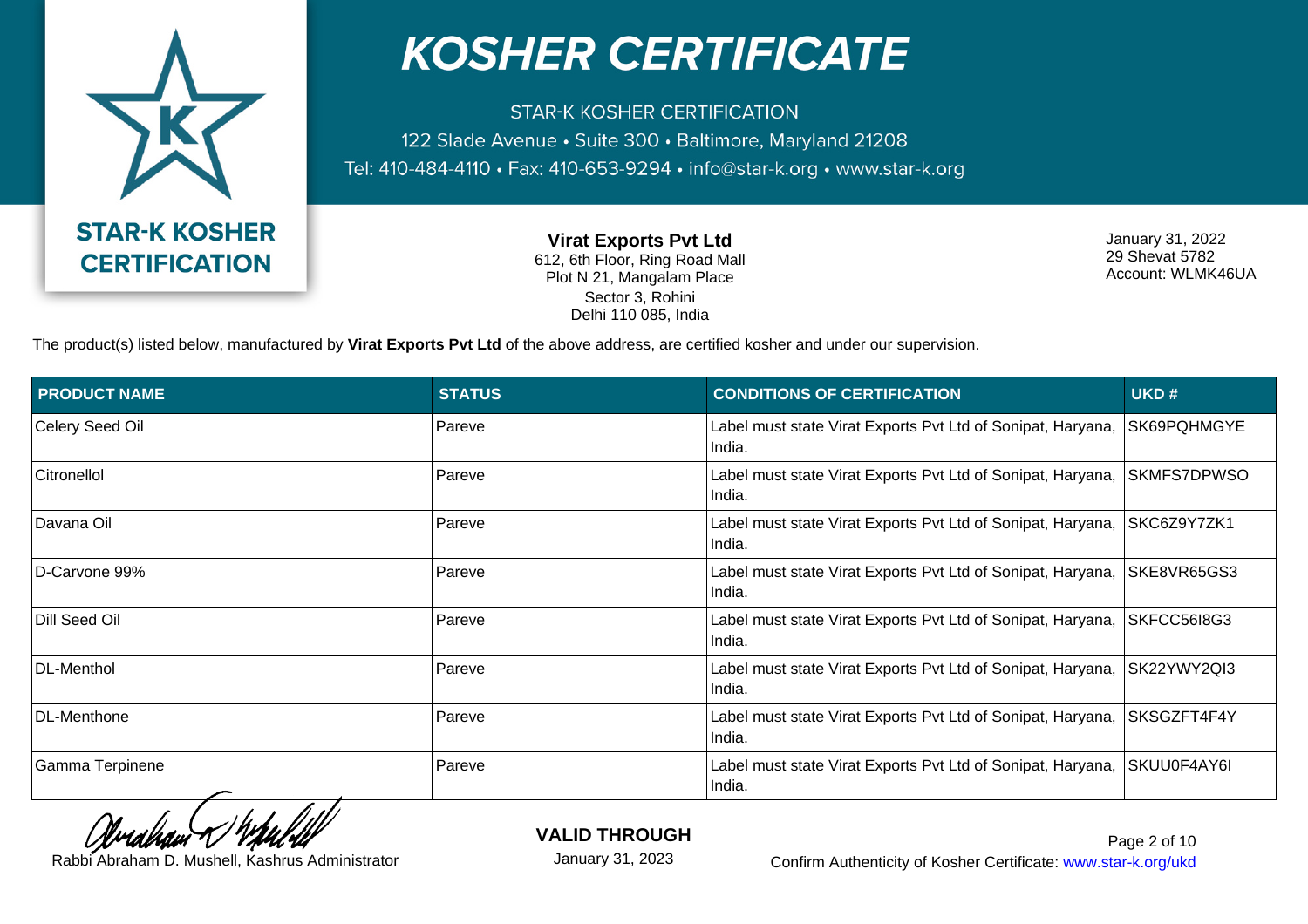

**STAR-K KOSHER CERTIFICATION** 122 Slade Avenue · Suite 300 · Baltimore, Maryland 21208 Tel: 410-484-4110 · Fax: 410-653-9294 · info@star-k.org · www.star-k.org

> **Virat Exports Pvt Ltd** 612, 6th Floor, Ring Road Mall Plot N 21, Mangalam Place Sector 3, Rohini Delhi 110 085, India

January 31, 2022 29 Shevat 5782 Account: WLMK46UA

The product(s) listed below, manufactured by **Virat Exports Pvt Ltd** of the above address, are certified kosher and under our supervision.

| <b>PRODUCT NAME</b>                                  | <b>STATUS</b> | <b>CONDITIONS OF CERTIFICATION</b>                                    | UKD#               |
|------------------------------------------------------|---------------|-----------------------------------------------------------------------|--------------------|
| Geraniol Natural (Ex-Palmarosa & Ex-Citronella Jawa) | Pareve        | Label must state Virat Exports Pvt Ltd of Sonipat, Haryana,<br>India. | SKQRBOO0SMV        |
| Ginger Oil                                           | Pareve        | Label must state Virat Exports Pvt Ltd of Sonipat, Haryana,<br>India. | SK7QI1HALOF        |
| Indian Peppermint Oil                                | Pareve        | Label must state Virat Exports Pvt Ltd of Sonipat, Haryana,<br>India. | SKCI0KVHS6H        |
| Iso-Menthone 90%                                     | Pareve        | Label must state Virat Exports Pvt Ltd of Sonipat, Haryana,<br>India. | SKCXF7BUI5H        |
| Jojoba Oil                                           | Pareve        | Label must state Virat Exports Pvt Ltd of Sonipat, Haryana,<br>India. | SK5XHQ8I68R        |
| Juniper Berry Oil                                    | Pareve        | Label must state Virat Exports Pvt Ltd of Sonipat, Haryana,<br>India. | <b>SKFOJMWDK3N</b> |
| L-Carvone 60%-95%                                    | Pareve        | Label must state Virat Exports Pvt Ltd of Sonipat, Haryana,<br>India. | <b>SKKF6JLUCPA</b> |
| L-Carvone 99%                                        | Pareve        | Label must state Virat Exports Pvt Ltd of Sonipat, Haryana,<br>India. | SKF9G1D46EO        |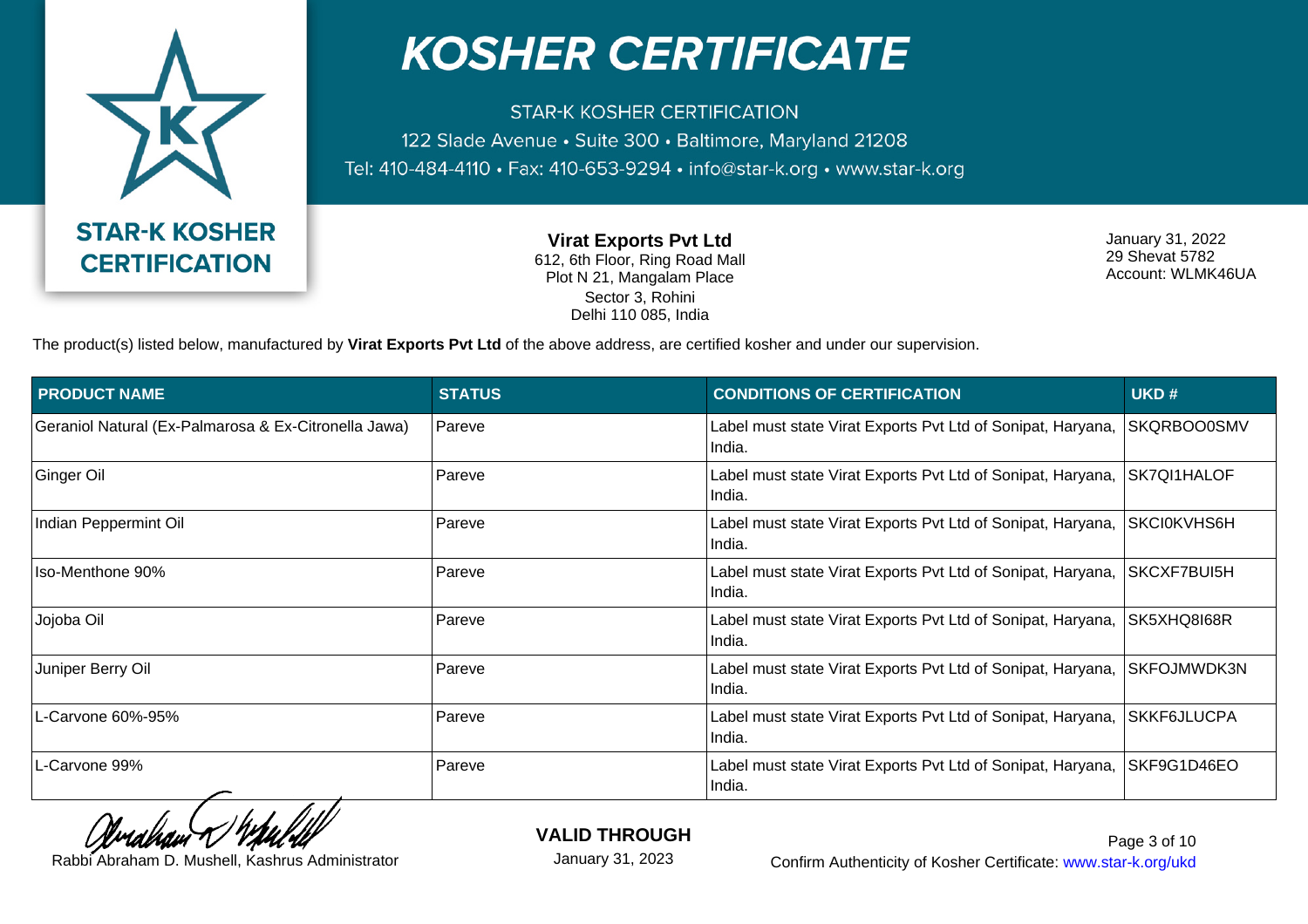

**STAR-K KOSHER CERTIFICATION** 122 Slade Avenue · Suite 300 · Baltimore, Maryland 21208 Tel: 410-484-4110 · Fax: 410-653-9294 · info@star-k.org · www.star-k.org

> **Virat Exports Pvt Ltd** 612, 6th Floor, Ring Road Mall Plot N 21, Mangalam Place Sector 3, Rohini Delhi 110 085, India

January 31, 2022 29 Shevat 5782 Account: WLMK46UA

The product(s) listed below, manufactured by **Virat Exports Pvt Ltd** of the above address, are certified kosher and under our supervision.

| <b>PRODUCT NAME</b>            | <b>STATUS</b> | <b>CONDITIONS OF CERTIFICATION</b>                                    | UKD#               |
|--------------------------------|---------------|-----------------------------------------------------------------------|--------------------|
| Lemon Grass Oil                | Pareve        | Label must state Virat Exports Pvt Ltd of Sonipat, Haryana,<br>India. | SK7YAWQOFGR        |
| Lemon Oil                      | Pareve        | Label must state Virat Exports Pvt Ltd of Sonipat, Haryana,<br>India. | SKQAKHYCCTL        |
| Linalool Ex-Mentha Citrata Oil | Pareve        | Label must state Virat Exports Pvt Ltd of Sonipat, Haryana,<br>India. | SKQFFABG7C1        |
| <b>Liquid Menthol</b>          | Pareve        | Label must state Virat Exports Pvt Ltd of Sonipat, Haryana,<br>India. | SK91GTNK9EG        |
| L-Limonene                     | Pareve        | Label must state Virat Exports Pvt Ltd of Sonipat, Haryana,<br>India. | SKZZ8SSJD0D        |
| Mentha Arvensis Oil            | Pareve        | Label must state Virat Exports Pvt Ltd of Sonipat, Haryana,<br>India. | <b>SKJYTG1SELN</b> |
| Mentha Citrata Oil             | Pareve        | Label must state Virat Exports Pvt Ltd of Sonipat, Haryana,<br>India. | SKXAG6VL0CB        |
| Mentha Piperita Oil            | Pareve        | Label must state Virat Exports Pvt Ltd of Sonipat, Haryana,<br>India. | SKPPYVR0XZ7        |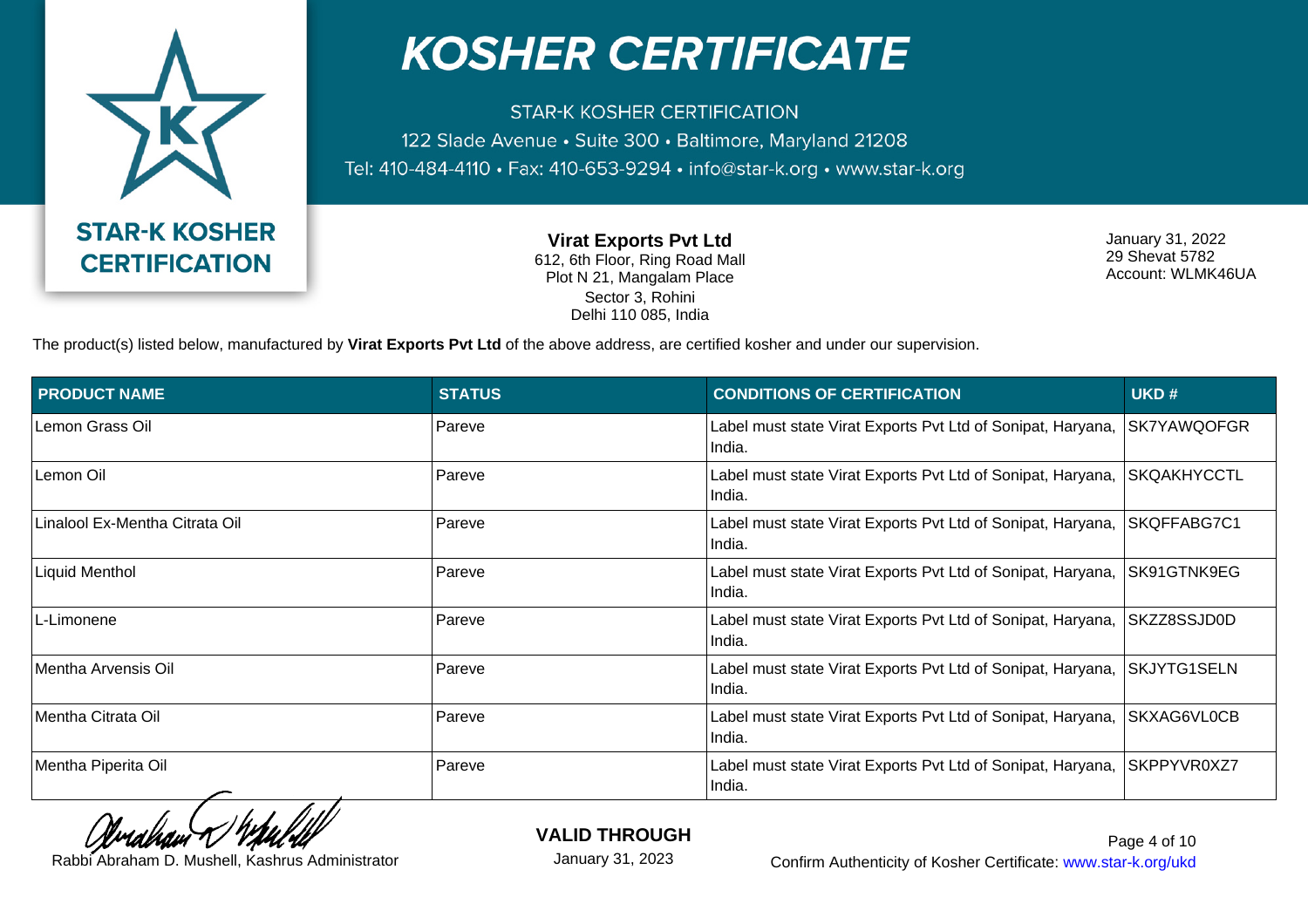

**STAR-K KOSHER CERTIFICATION** 122 Slade Avenue · Suite 300 · Baltimore, Maryland 21208 Tel: 410-484-4110 · Fax: 410-653-9294 · info@star-k.org · www.star-k.org

> **Virat Exports Pvt Ltd** 612, 6th Floor, Ring Road Mall Plot N 21, Mangalam Place Sector 3, Rohini Delhi 110 085, India

January 31, 2022 29 Shevat 5782 Account: WLMK46UA

The product(s) listed below, manufactured by **Virat Exports Pvt Ltd** of the above address, are certified kosher and under our supervision.

| <b>PRODUCT NAME</b>   | <b>STATUS</b> | <b>CONDITIONS OF CERTIFICATION</b>                                    | UKD#               |
|-----------------------|---------------|-----------------------------------------------------------------------|--------------------|
| Menthofuran Up To 99% | Pareve        | Label must state Virat Exports Pvt Ltd of Sonipat, Haryana,<br>India. | SK8DZHAKS67        |
| Menthol Crystal Large | Pareve        | Label must state Virat Exports Pvt Ltd of Sonipat, Haryana,<br>India. | SKI1X8PX5KJ        |
| Menthol Crystal Small | Pareve        | Label must state Virat Exports Pvt Ltd of Sonipat, Haryana,<br>India. | SKBP2ZWX63R        |
| Menthol Powder        | Pareve        | Label must state Virat Exports Pvt Ltd of Sonipat, Haryana,<br>India. | SK1PFJMKDBH        |
| Menthone              | Pareve        | Label must state Virat Exports Pvt Ltd of Sonipat, Haryana,<br>India. | SKWUN4MCDV4        |
| Menthone 70/30        | Pareve        | Label must state Virat Exports Pvt Ltd of Sonipat, Haryana,<br>India. | <b>SKTRILOBTRW</b> |
| Menthone 80/20        | Pareve        | Label must state Virat Exports Pvt Ltd of Sonipat, Haryana,<br>India. | SKCM8X2LP6Q        |
| Menthone 90/10        | Pareve        | Label must state Virat Exports Pvt Ltd of Sonipat, Haryana,<br>India. | SK2JLX1JLV5        |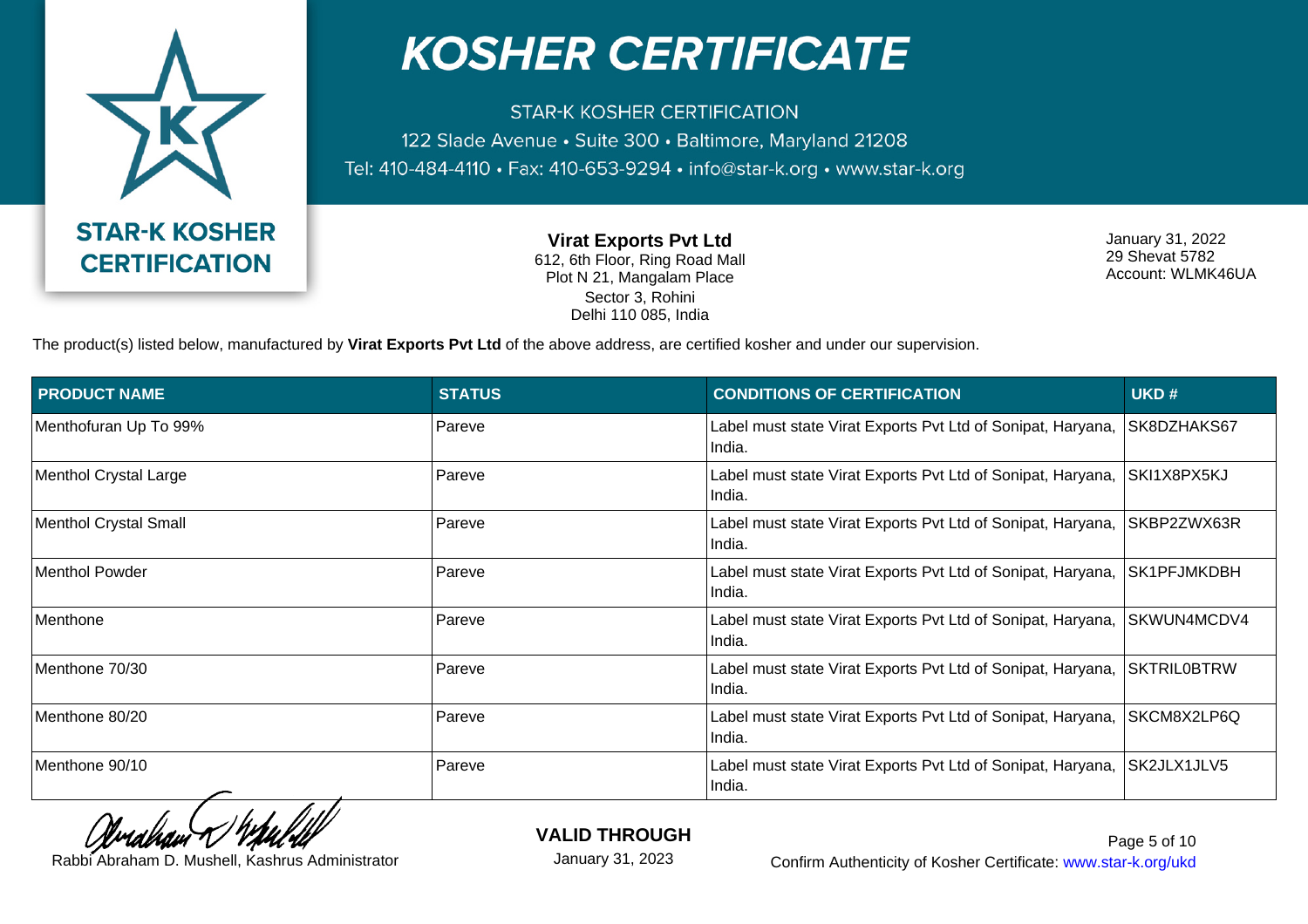

**STAR-K KOSHER CERTIFICATION** 122 Slade Avenue · Suite 300 · Baltimore, Maryland 21208 Tel: 410-484-4110 · Fax: 410-653-9294 · info@star-k.org · www.star-k.org

> **Virat Exports Pvt Ltd** 612, 6th Floor, Ring Road Mall Plot N 21, Mangalam Place Sector 3, Rohini Delhi 110 085, India

January 31, 2022 29 Shevat 5782 Account: WLMK46UA

The product(s) listed below, manufactured by **Virat Exports Pvt Ltd** of the above address, are certified kosher and under our supervision.

| <b>PRODUCT NAME</b>               | <b>STATUS</b> | <b>CONDITIONS OF CERTIFICATION</b>                                    | UKD#               |
|-----------------------------------|---------------|-----------------------------------------------------------------------|--------------------|
| Menthone 95/5                     | Pareve        | Label must state Virat Exports Pvt Ltd of Sonipat, Haryana,<br>India. | SK34LPF09PI        |
| Menthyl Acetate                   | Pareve        | Label must state Virat Exports Pvt Ltd of Sonipat, Haryana,<br>India. | SK86BXOENAC        |
| Menthyl Chavicol 99%              | Pareve        | Label must state Virat Exports Pvt Ltd of Sonipat, Haryana,<br>India. | SK52Q8Q9YI7        |
| Mint Fragrance                    | Pareve        | Label must state Virat Exports Pvt Ltd of Sonipat, Haryana,<br>India. | SKK3KBLPW5T        |
| Mint Terpenes                     | Pareve        | Label must state Virat Exports Pvt Ltd of Sonipat, Haryana,<br>India. | SKFPN73V3Q8        |
| Natural CIS 3 Hexenol 50%         | Pareve        | Label must state Virat Exports Pvt Ltd of Sonipat, Haryana,<br>India. | SK5VEX5ZRA9        |
| Natural CIS 3 Hexenol 98%         | Pareve        | Label must state Virat Exports Pvt Ltd of Sonipat, Haryana,<br>India. | SKJUL9VQK6H        |
| Natural CIS 3 Hexenyl Acetate 98% | Pareve        | Label must state Virat Exports Pvt Ltd of Sonipat, Haryana,<br>India. | <b>SKKPFTRLDJL</b> |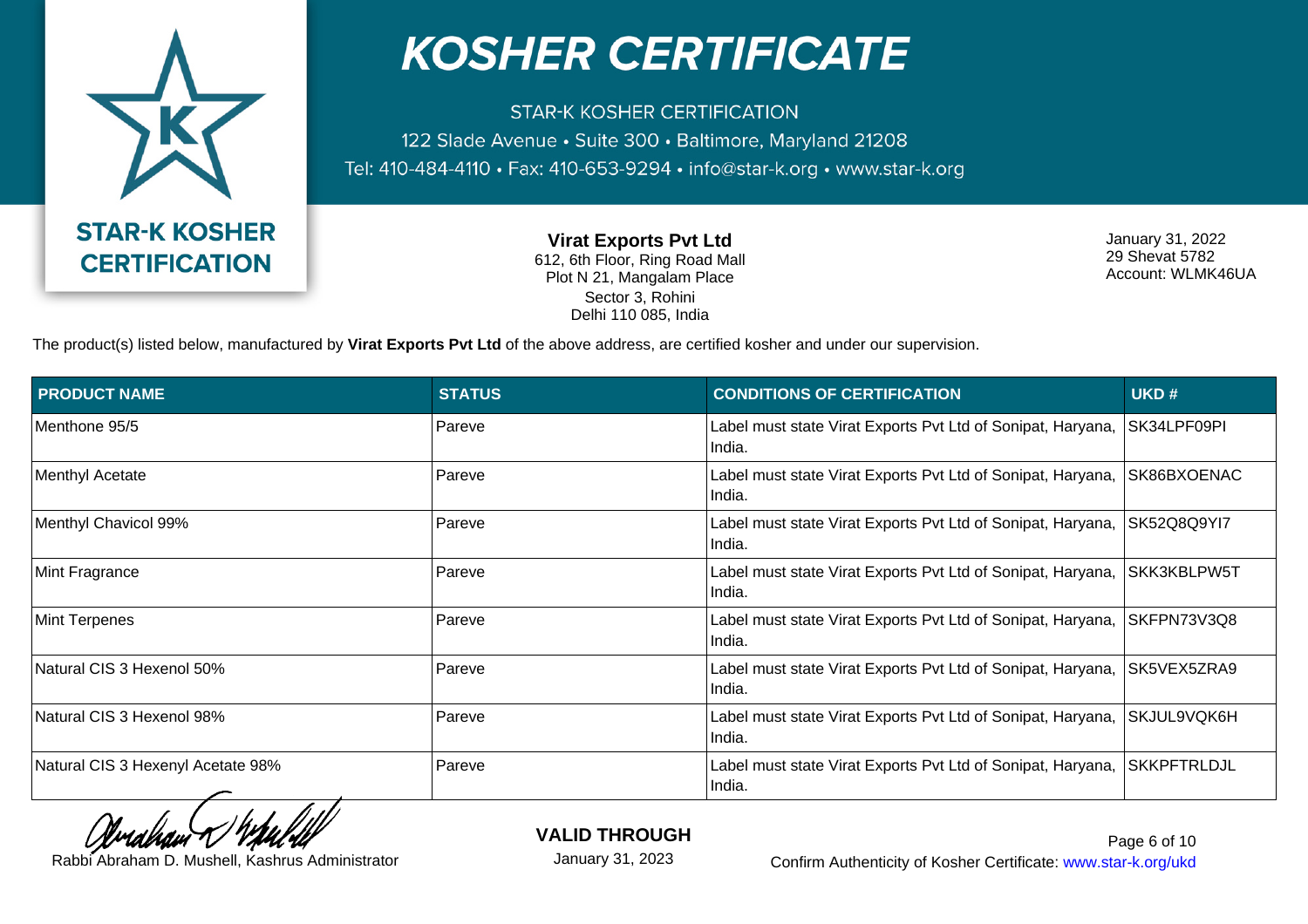

**STAR-K KOSHER CERTIFICATION** 122 Slade Avenue · Suite 300 · Baltimore, Maryland 21208 Tel: 410-484-4110 · Fax: 410-653-9294 · info@star-k.org · www.star-k.org

> **Virat Exports Pvt Ltd** 612, 6th Floor, Ring Road Mall Plot N 21, Mangalam Place Sector 3, Rohini Delhi 110 085, India

January 31, 2022 29 Shevat 5782 Account: WLMK46UA

The product(s) listed below, manufactured by **Virat Exports Pvt Ltd** of the above address, are certified kosher and under our supervision.

| <b>PRODUCT NAME</b>         | <b>STATUS</b> | <b>CONDITIONS OF CERTIFICATION</b>                                    | UKD#        |
|-----------------------------|---------------|-----------------------------------------------------------------------|-------------|
| Nutmeg Oil                  | Pareve        | Label must state Virat Exports Pvt Ltd of Sonipat, Haryana,<br>India. | SKGLHNNFXHB |
| Organic Basil Oil           | Pareve        | Label must state Virat Exports Pvt Ltd of Sonipat, Haryana,<br>India. | SKKVIQL7TLB |
| Organic Citronella Oil      | Pareve        | Label must state Virat Exports Pvt Ltd of Sonipat, Haryana,<br>India. | SKR73EVRXH4 |
| Organic Cornmint Oil        | Pareve        | Label must state Virat Exports Pvt Ltd of Sonipat, Haryana,<br>India. | SKMWFRV8G8L |
| Organic Lavender Oil        | Pareve        | Label must state Virat Exports Pvt Ltd of Sonipat, Haryana,<br>India. | SKK8ZLW5MUB |
| Organic Lemongrass Oil      | Pareve        | Label must state Virat Exports Pvt Ltd of Sonipat, Haryana,<br>India. | SK3HNTCJ7PI |
| Organic Mentha Arvensis Oil | Pareve        | Label must state Virat Exports Pvt Ltd of Sonipat, Haryana,<br>India. | SKUZX627V56 |
| Organic Mentha Piperita Oil | Pareve        | Label must state Virat Exports Pvt Ltd of Sonipat, Haryana,<br>India. | SKF6K51DWT3 |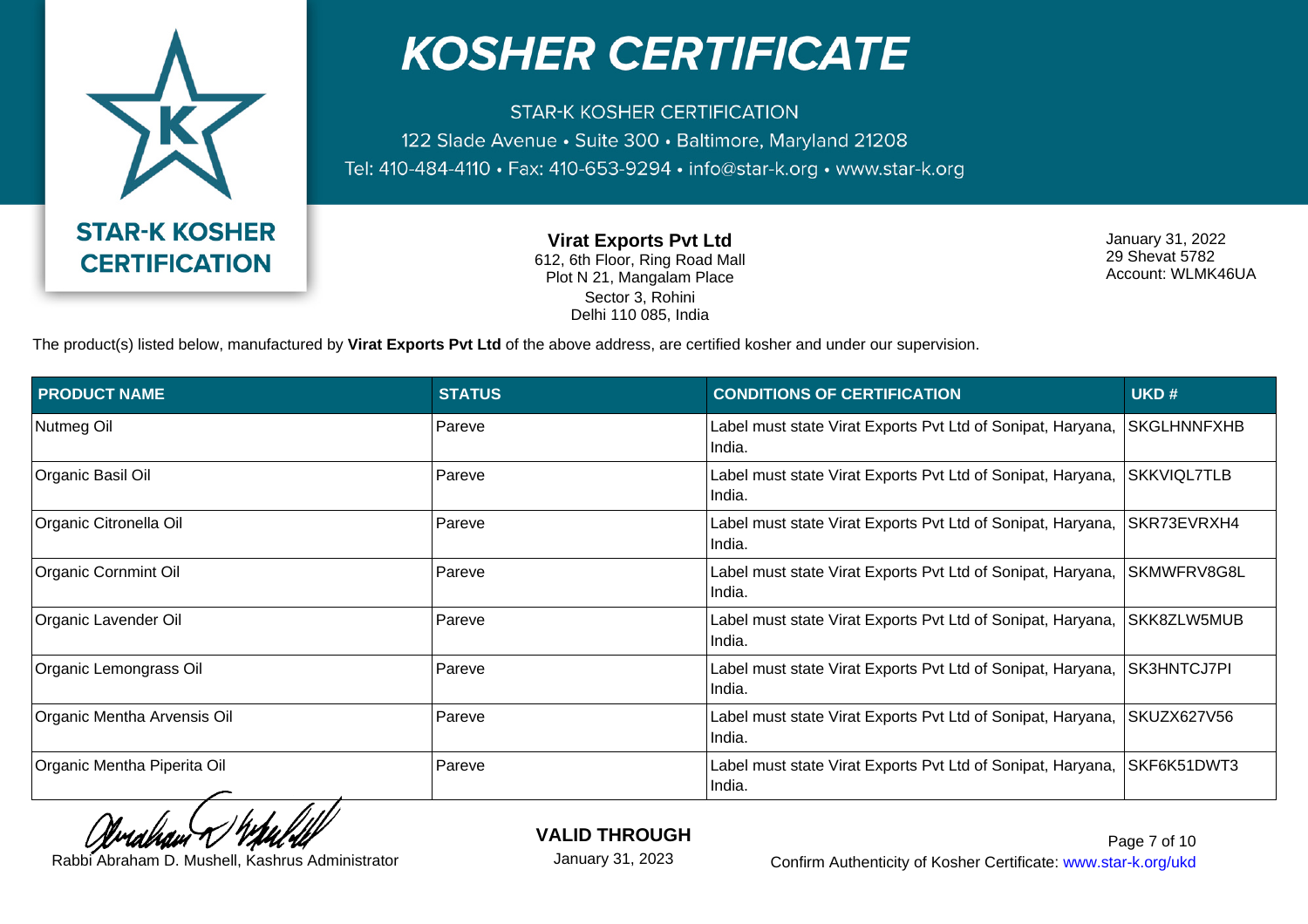

**STAR-K KOSHER CERTIFICATION** 122 Slade Avenue · Suite 300 · Baltimore, Maryland 21208 Tel: 410-484-4110 · Fax: 410-653-9294 · info@star-k.org · www.star-k.org

> **Virat Exports Pvt Ltd** 612, 6th Floor, Ring Road Mall Plot N 21, Mangalam Place Sector 3, Rohini Delhi 110 085, India

January 31, 2022 29 Shevat 5782 Account: WLMK46UA

The product(s) listed below, manufactured by **Virat Exports Pvt Ltd** of the above address, are certified kosher and under our supervision.

| <b>PRODUCT NAME</b>            | <b>STATUS</b> | <b>CONDITIONS OF CERTIFICATION</b>                                    | UKD#               |
|--------------------------------|---------------|-----------------------------------------------------------------------|--------------------|
| Organic Menthol Powder/Crystal | Pareve        | Label must state Virat Exports Pvt Ltd of Sonipat, Haryana,<br>India. | SKZM5SFH38R        |
| Organic Neem Oil               | Pareve        | Label must state Virat Exports Pvt Ltd of Sonipat, Haryana,<br>India. | <b>SKYQATDTBUZ</b> |
| Organic Palmarosa Oil          | Pareve        | Label must state Virat Exports Pvt Ltd of Sonipat, Haryana,<br>India. | SK2J6HYHVY5        |
| Organic Patchouli Oil          | Pareve        | Label must state Virat Exports Pvt Ltd of Sonipat, Haryana,<br>India. | SKA78LC16MP        |
| Organic Peppermint Oil         | Pareve        | Label must state Virat Exports Pvt Ltd of Sonipat, Haryana,<br>India. | SKG8EM8A721        |
| <b>Organic Rosemary Oil</b>    | Pareve        | Label must state Virat Exports Pvt Ltd of Sonipat, Haryana,<br>India. | SKZUF0SCX63        |
| Organic Spearmint Oil          | Pareve        | Label must state Virat Exports Pvt Ltd of Sonipat, Haryana,<br>India. | SKIR8NHW270        |
| Palmarosa Oil                  | Pareve        | Label must state Virat Exports Pvt Ltd of Sonipat, Haryana,<br>India. | SK6KQ1459OB        |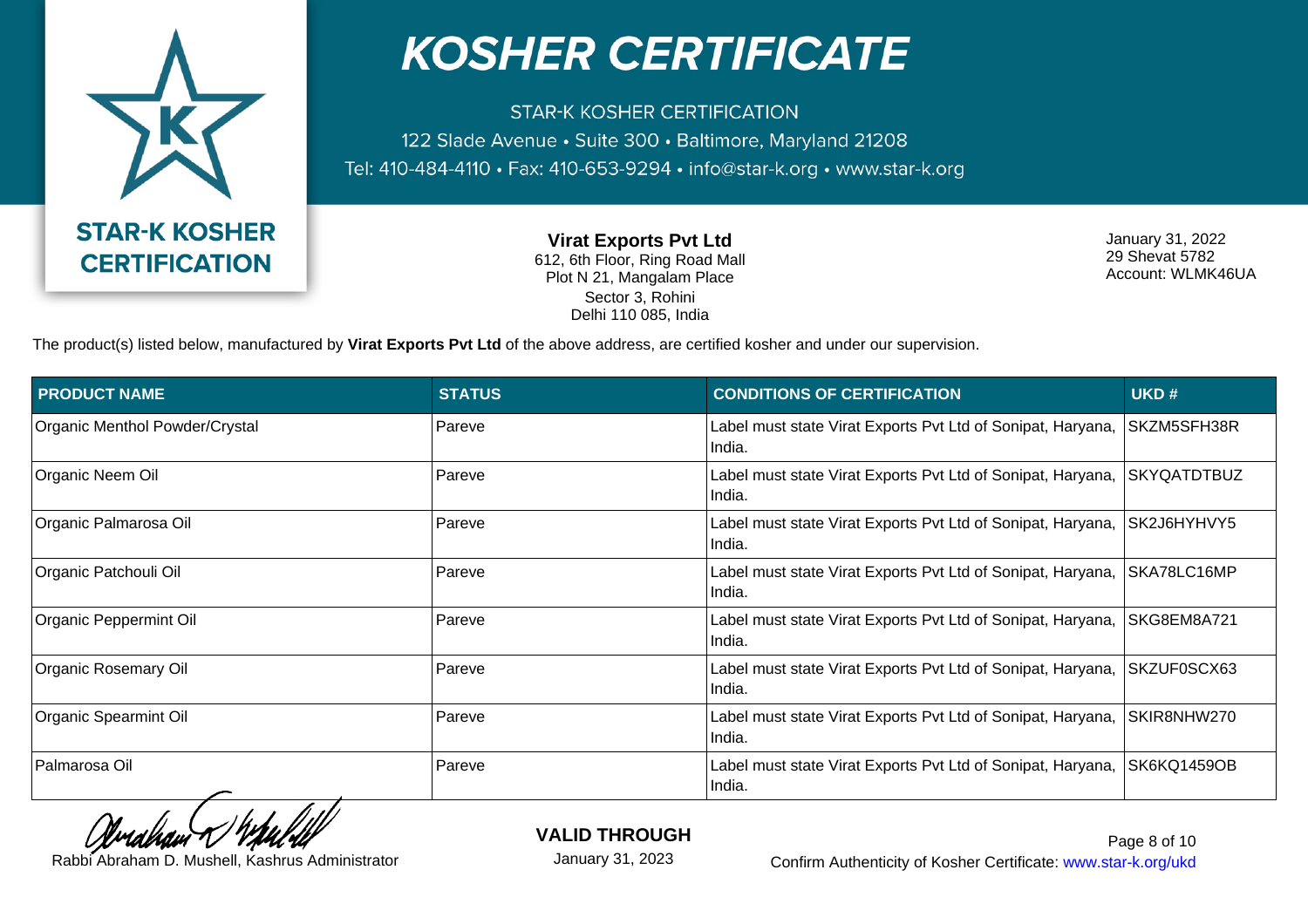

**STAR-K KOSHER CERTIFICATION** 122 Slade Avenue · Suite 300 · Baltimore, Maryland 21208 Tel: 410-484-4110 · Fax: 410-653-9294 · info@star-k.org · www.star-k.org

> **Virat Exports Pvt Ltd** 612, 6th Floor, Ring Road Mall Plot N 21, Mangalam Place Sector 3, Rohini Delhi 110 085, India

January 31, 2022 29 Shevat 5782 Account: WLMK46UA

The product(s) listed below, manufactured by **Virat Exports Pvt Ltd** of the above address, are certified kosher and under our supervision.

| <b>PRODUCT NAME</b>              | <b>STATUS</b> | <b>CONDITIONS OF CERTIFICATION</b>                                    | UKD#        |
|----------------------------------|---------------|-----------------------------------------------------------------------|-------------|
| Peppermint Flavour Preparation   | Pareve        | Label must state Virat Exports Pvt Ltd of Sonipat, Haryana,<br>India. | SKYXT2VQ32G |
| Peppermint Oil (Ex-Mentha Oil)   | Pareve        | Label must state Virat Exports Pvt Ltd of Sonipat, Haryana,<br>India. | SK32Y6XRJ7C |
| Peppermint Oil (Ex-Piperita Oil) | Pareve        | Label must state Virat Exports Pvt Ltd of Sonipat, Haryana,<br>India. | SKYA86IRYKY |
| Peppermint Oil (Yakima Type)     | Pareve        | Label must state Virat Exports Pvt Ltd of Sonipat, Haryana,<br>India. | SK6IC06U1PV |
| Peppermint Oil Fraction Hmf      | Pareve        | Label must state Virat Exports Pvt Ltd of Sonipat, Haryana,<br>India. | SK43KV58L2O |
| Peppermint Oil Rectified Hmf     | Pareve        | Label must state Virat Exports Pvt Ltd of Sonipat, Haryana,<br>India. | SK09DX5Z0NL |
| Piperitone                       | Pareve        | Label must state Virat Exports Pvt Ltd of Sonipat, Haryana,<br>India. | SK1MFNJYDE2 |
| Pulegone                         | Pareve        | Label must state Virat Exports Pvt Ltd of Sonipat, Haryana,<br>India. | SKWLTH0X8VH |